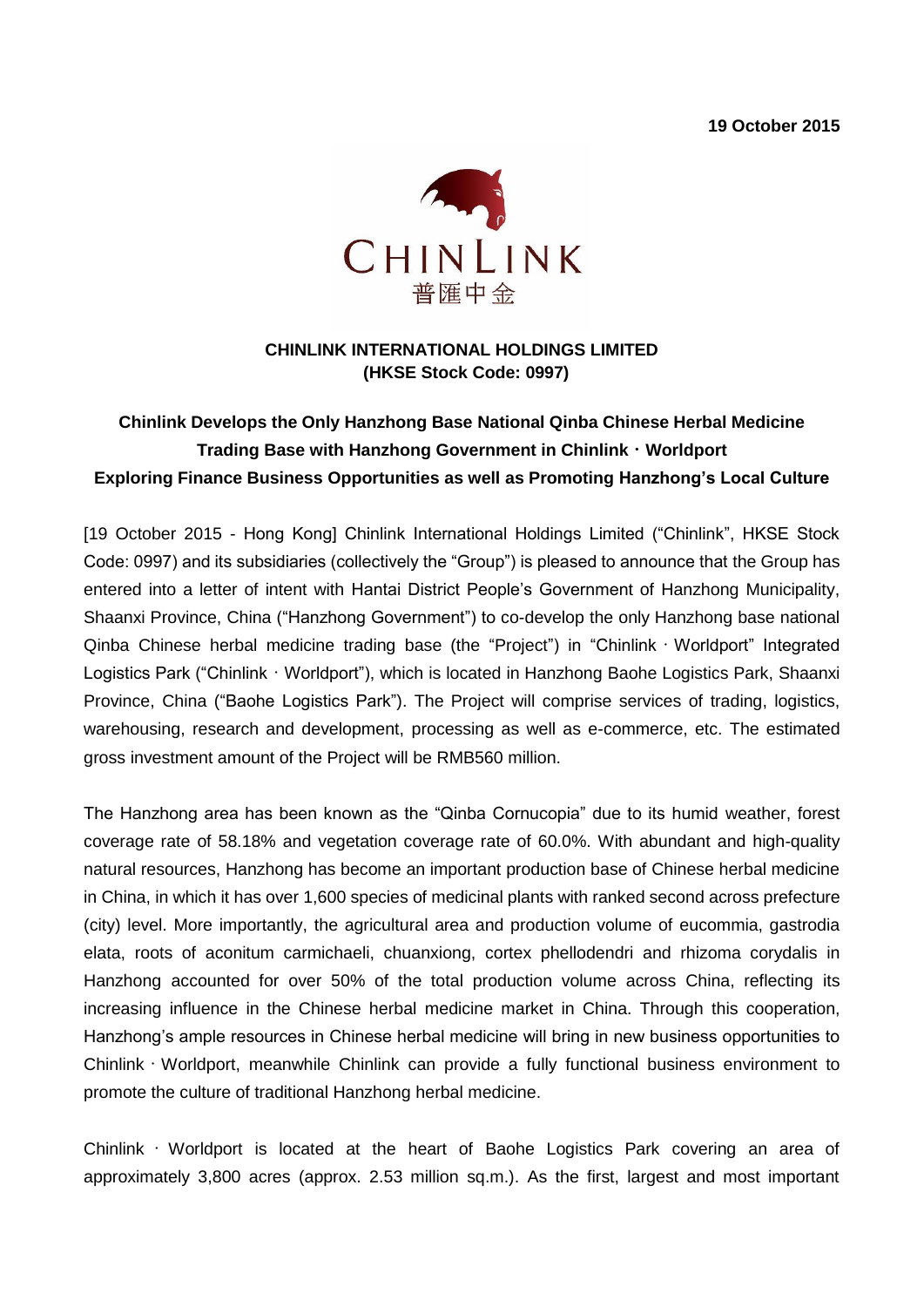project in Baohe Logistics Park, it provides six major functions, including commerce services, logistics informatisation, cold chain logistics, inter-mode transportation hub for road and rail transport, port function and financial services. Covering an area of 330 acres, the first phase of Chinlink · Worldport will include logistics functions, custom warehouses (bonded warehouses and supervised warehouses), an import merchandize trading center, the Project and "Chinlink · Worldport Daminggong Hometown", a one-stop construction material and furniture trade center collaborated with Xi'an Daminggong Group Company Limited, as well as finance and logistics facilities. Meanwhile, the Group will provide diversified financial products and services to Chinlink · Worldport customers to drive the development of financial business of the Group.

Mr. Siu Wai Yip, Executive Director of Chinlink, said, "Chinlink · Worldport enjoys the geographical advantages of the inter-mode transportation hub for road and rail transport in Hanzhong. With the continuous trust and support from the Hanzhong Government, the only Hanzhong base national Qinba Chinese herbal medicine trading base will be landed in Chinlink・Worldport. In addition, with the diverse functions offered in Chinlink · Worldport, we are confident that the Project will facilitate the economic activities in Baohe Logistics Park and the vicinity of the Hanzhong region, and promote the prosperous development in Hanzhong. Looking forward, Chinlink will seek more constructive partnership and investment opportunities in order to provide comprehensive functions in Chinlink · Worldport, thereby generating fruitful returns to our shareholders."



Ms. Lam Suk Ling, Shirley (front row, third from right), Executive Director and Chief Financial Officer of Chinlink International Holdings Limited, and Mr. Zheng Yongtao, District Mayor of Hantai District People's Government of Hanzhong Municipality (漢中市漢台區人民政府區長鄭永濤先生) (front row, third from left), signed the letter of intent to develop the only Hanzhong base national Qinba Chinese herbal medicine trading base with Hanzhong Government in Chinlink · Worldport.